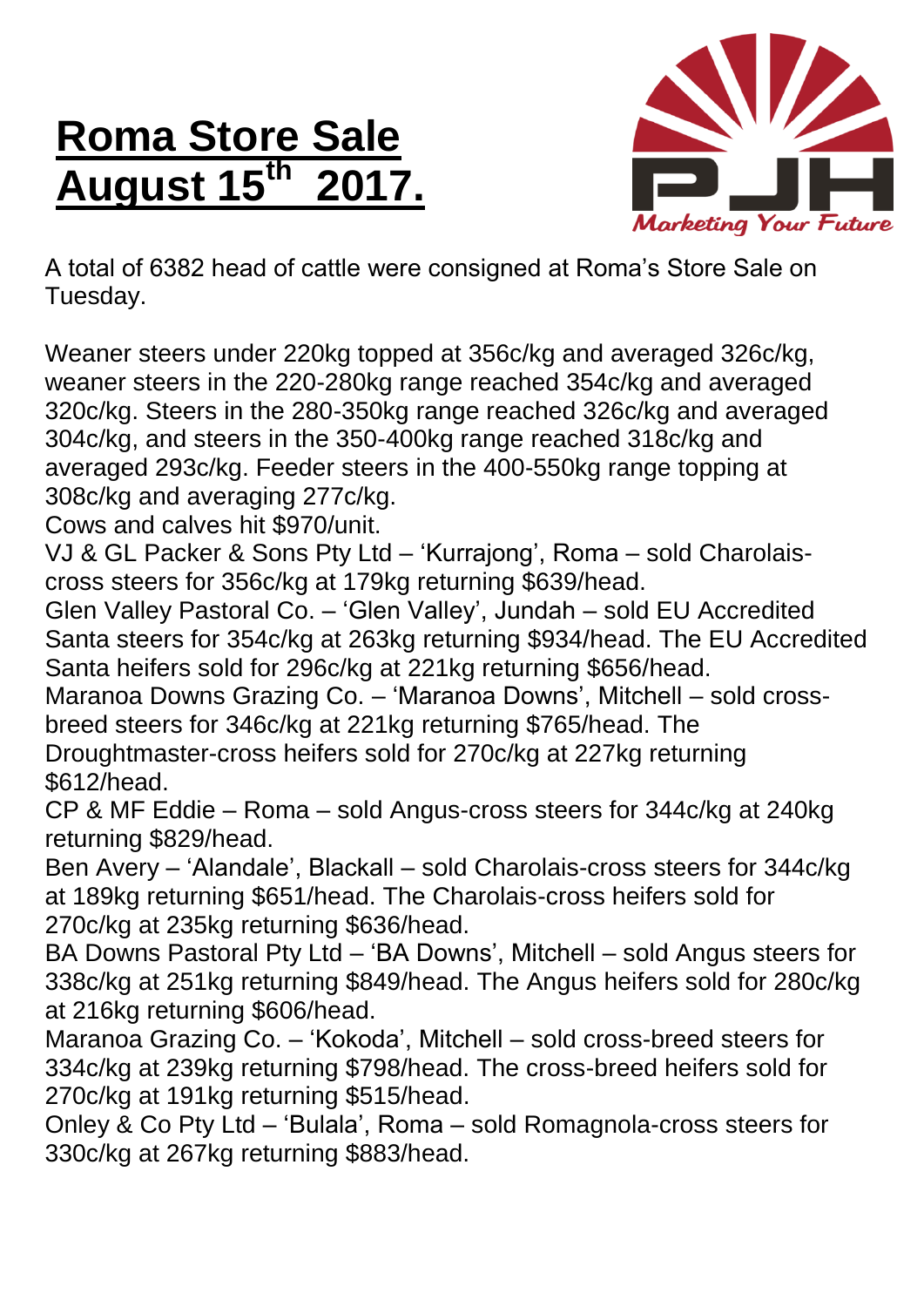MG & LJ Huntley – 'Kilburnie', Muckadilla – sold EU Accredited Charolaiscross steers for 328c/kg at 245kg returning \$804/head. The EU Accredited Charolais-cross heifers sold for 270c/kg at 247kg returning \$668/head. DW & CE Collinson – 'Gubberamunda', Roma – sold Angus steers for 326c/kg at 252kg returning \$822/head. The Angus-cross heifers sold for 256c/kg at 222kg returning \$570/head.

Warren Point Pastoral Company – 'Warren Point', Mitchell – sold Hereford steers for 319c/kg at 255kg returning \$816/head. The Angus heifers sold for 250c/kg at 250kg returning \$625/head.

GI & LM Smith – 'Iona', Wallumbilla – sold Romagnola-cross steers for 318c/kg at 369kg returning \$1175/head.

PJ Smith – 'Paronella', Roma – sold Murray Grey-cross steers for 304c/kg at 336kg returning \$1024/head.

P & HA Sanderson – 'Mundalya', Yuleba – sold Angus-cross steers for 288c/kg at 456kg for \$1314/head.

Heifers under 220kg topped at 280c/kg and averaged 251c/kg, while heifers in the 220-280kg range topped at 296c/kg and averaged 253c/kg. Heifers in the 280-350kg range topped at 282c/kg and averaged 246c/kg. Heifers in the 350-450kg range topped at 278c/kg, averaging 248c/kg. BL & AM Rayment – 'Connemara', Jundah – sold Droughtmaster-cross heifers for 280c/kg at 204kg for \$573/head.

Brown & Sons – 'Scotsburn', Richmond – sold Droughtmaster-cross heifers for 270c/kg at 314kg returning \$848/head.

Palmtree Grazing Co. – 'Willowbee', Moonie – sold Santa heifers for 270c/kg at 225kg returning \$607/head.

LT & ML Price – 'Mt Hope', Wallumbilla – sold Droughtmaster-cross heifers for 264c/kg at 430kg returning \$1136/head.

Cows in the 300-400kg range reached 184c/kg and averaged 133c/kg, while cows in the 400-500kg range reached 213c/kg and averaged 178c/kg. Cows over 500kg topped at 216c/kg, averaging 197c/kg. Rosehearty Grazing Co. – 'Koonong Downs', Muckadilla – sold Santa cows for 203c/kg at 508kg returning \$1033/head.

Bulls under 400kg reached 330c/kg and averaged 291c/kg.

## *PJH sell 7 th position next week.*